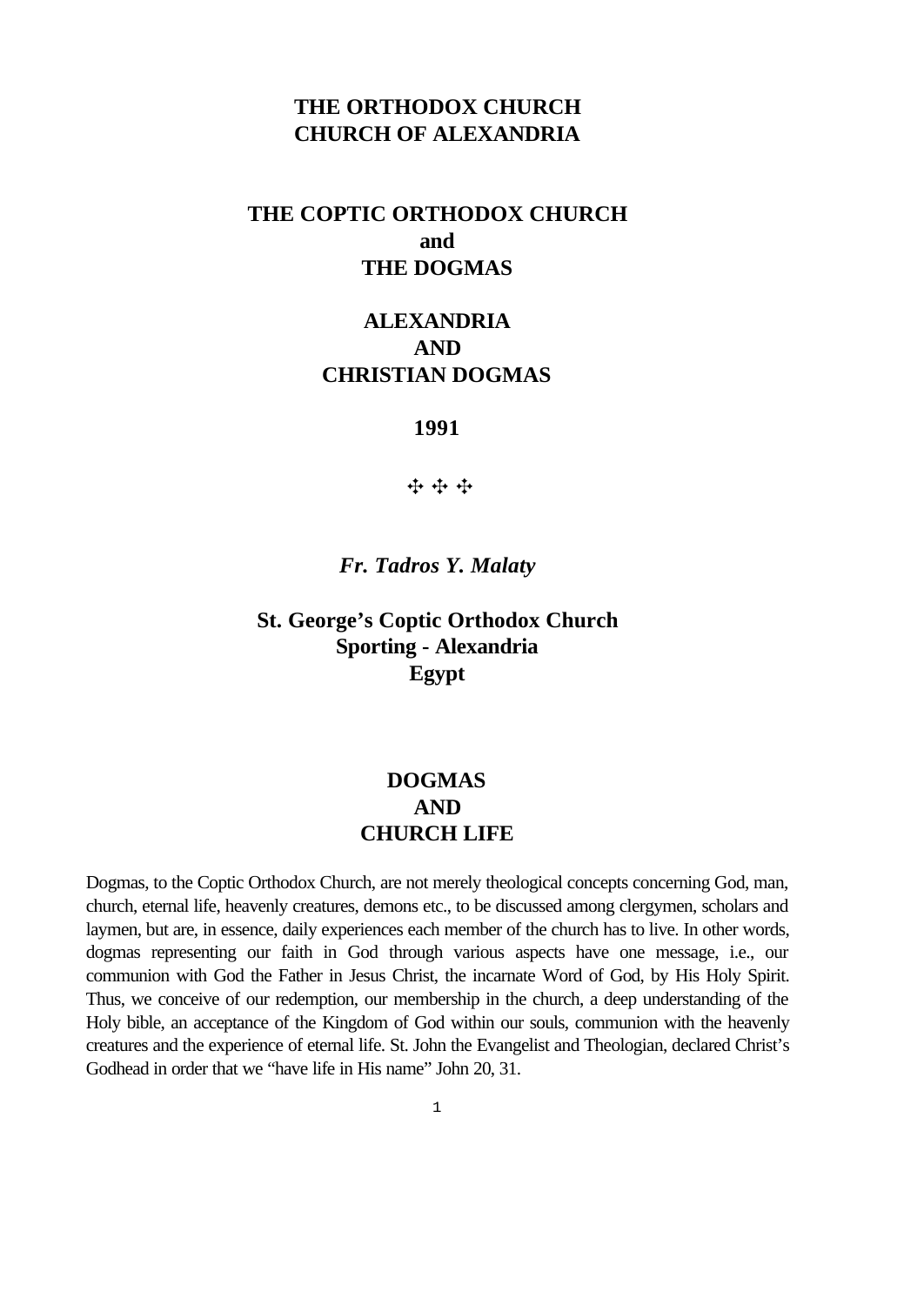The early Alexandrian Fathers were more capable than others in defining theological terms and in expounding their concepts, especially in Greek, through their famous school which was established by St. Mark<sup>1</sup>. This school rivaled the greatest philosophical school in the East, the "Museum," and attracted some of its philosophers to be converted and to become church leaders. In fact, the universal church is indebted to the Alexandrians for setting in theological terms, soteriological thoughts, i.e. connected with our redemption. Sellers states: "The teaching of Athanasius and later representatives of the School of Alexandria come before us as a striking example of the dependence of Christological on soteriological thoughts. Consequently, if we are to appreciate their doctrine of the Person of Jesus Christ, we must first briefly consider their doctrine of His Work as Saviour<sup>2</sup>."

### **ALEXANDRIA AND THE CHRISTIAN DOGMAS**

Before discussing the Christian dogmas of the Coptic Orthodox Church and the Alexandrian Fathers, I would like to observe that Alexandria, the great cosmopolitan city, was the most suitable place for the gospel of Christ to be adopted and for its divine truth to be declared in theological teaching and terms.

In the first century when St. Mark the Evangelist visited Alexandria there were three communities : the Egyptian, the Jewish and the Greek; each had its own culture.

It is well known that the ancient Egyptians were religiously minded by nature and upbringing, since early times<sup>3</sup>. The famous historian Herodotus stated that (the Egyptians are religious to excess, far beyond any other race of men). Their religious curiosity led to the revelation of many basic ideas of faith and prepared their minds for the acceptance of the Christian dogmas without a great deal of difficulty. The "oneness of Godhead" was not novel to the Egyptian mind, for their philosophers believed in One Supreme Being. The best example was king Ikhnaton (1383- 1365 B.C.) who believed in One God and struggled to preach this idea throughout Egypt. At the same time every major town recognized some kind of triad, not too different from the "Holy Trinity". Also they believed in the world to return and in the resurrection etc...<sup>4</sup>

The Jews had their own schools not only in Alexandria but in many other countries Judaism, the cradle in which Christianity was nurtured<sup>5</sup>, flourished in Alexandria. In the early days it had produced the Septuagint version of the old Testament, where Jewish theology was integrated with Hellenist philosophy. Perhaps the most notable exponent of this philosophy was the Alexandrian Jew Philo (c 30 B.C. - c 45 A.D.), who was drawn to the Greek philosophers, but maintained that all their best ideas had been anticipated in the Jewish scripture. Two aspects of his thought are of special interest in studying Christian doctrine<sup>6</sup>:

(a) The method of allegorizing scripture: He compares<sup>7</sup> the literal sense of scripture to the shadow which the body casts, finding its authentic, profounder truth in the spiritual meaning which it symbolizes.

He neither depreciates nor abolishes the literal meaning, but looks at it as the body to the soul, so the plain historical (literal) sense merits the fullest respect<sup>8</sup>.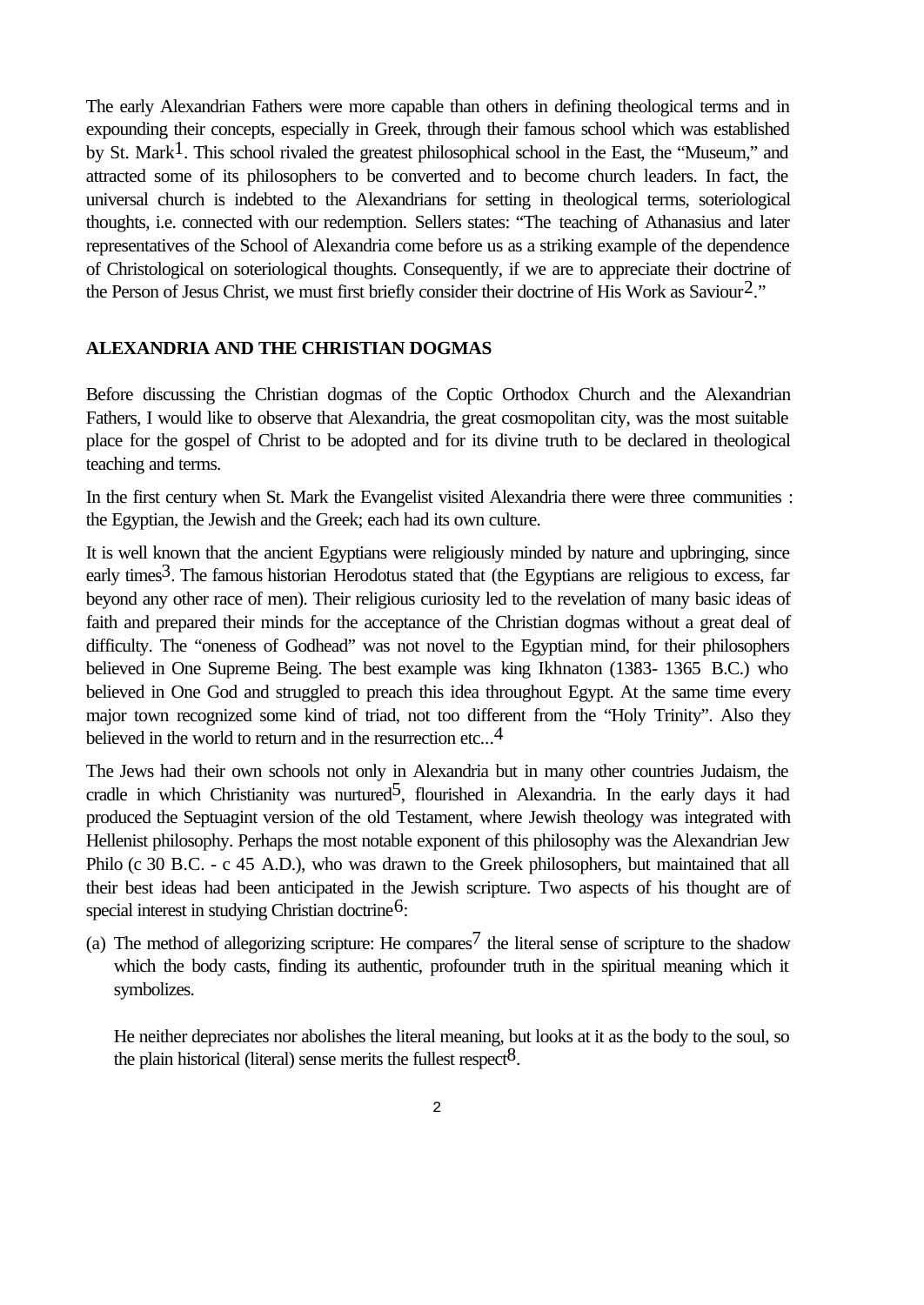(b) His concept of the Logos or the Word: He adopted some philosophical ideas of the Logos as God's agent in creation<sup>9</sup> and the means by which the mind apprehends  $God<sup>10</sup>$ . No doubt he was helped by the fact that in the Bible he read that God created the world by His Word (Logos) and that it was by His Word that He revealed Himself to the prophets; and He was acquainted with the "Wisdom" theology which personifies it and assigns its creative functions (Job 28:12f.; Prov. 8: 22f.; Wis. 7:22f.; Eccles. 24:1). In fact Philo's teaching about the Logos is ambiguous and even inconsistent. When He speaks of the Logos in personal terms as "First-born Son<sup>11</sup>," the personification is not to be taken seriously.

To the Greeks, Christianity was a divine call addressed to the whole world. It declared the Gospel, God's word, in the Gentiles' language and terms. The Alexandrian church leaders thus used the Greek terms to change the Greeks, especially the philosophers. In other words, the Alexandrians did not use Greek philosophy as a source of their dogma and doctrines but as a tool for explaining the biblical truth within man's culture.

### **DOGMA AND INTEGRAL CHURCH LIFE**

The Christian Church is not merely a school involved in researching and teaching dogmas, but an institution which worships God and serves mankind. It works for the transformation and the renewal of this world and hopefully awaits the world to come. Truly, the Christian Church would not be the church as we know it without Christian dogmas<sup>12</sup>. Dogmas interpret our whole philosophy of the church through repeated practice of our faith in the holy tradition (the holy scriptures, worship, behavior and preaching). All these elements represent different aspects of the one inseparable church life.

If we look at the relationship of the dogmas to the holy scriptures, we observe that they are not only based on the holy scriptures but that any dogma which has no base in them is invalid. Dogmas in fact are mirrors of the holy scriptures. They explain them and attract men to enjoy their spirit.

As well, we can say that dogmas are the way in which believers are guided to worship God in truth and in spirit. True worship reveals our dogmas in simplicity.

Dogmas correlate to our ascetic attitude. As mentioned<sup>13</sup> before the early Alexandrian theologians and clergymen were true ascetics and as a result asceticism still strongly affect our theology. This is not by denying our bodies, as some scholars charge, but by insisting on the soteriological aspect: The early Coptic ascetics were involved in enjoying the redeeming deeds of the Holy Trinity, i.e. in enjoying the sanctification of the soul, mind, body and gifts etc... through communion with the Father in His Son through His Holy Spirit.

Early Egyptian asceticism was biblical. It neither hated the body, its senses and capacities nor did it deny the human free- will, or despise earthly life and all its properties. Coptic ascetic in its essence was not an isolation from men but rather enjoyed unity with God. This attitude affected our theology and dogmas, through concentration on the "deification," i.e. the return of man to the original image of God by restoring his soul, mind, and body etc., in preparation for Paradise.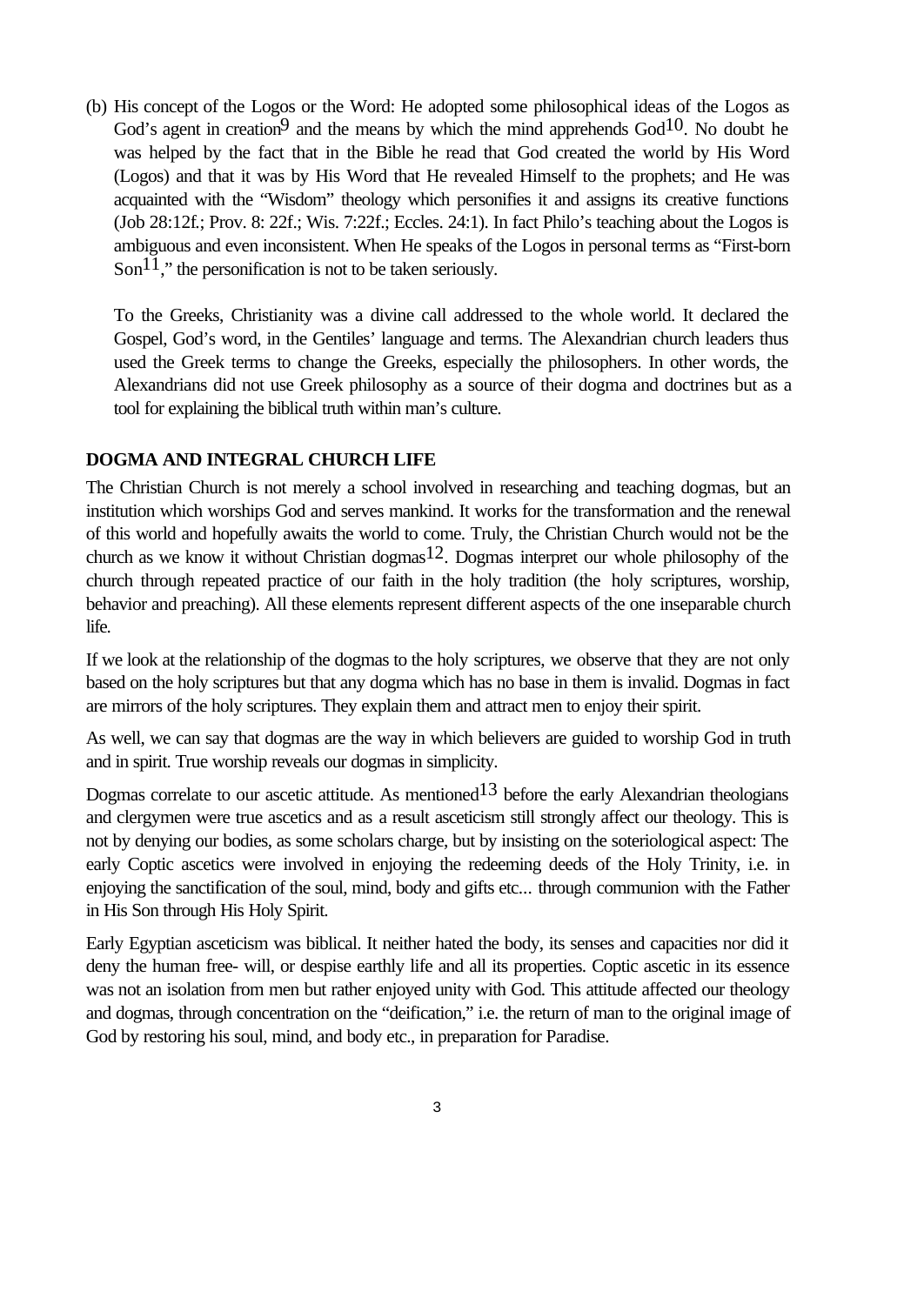Concerning the relationship between dogmas and behavior or practical faith we have to distinguish between church dogmas and the demons, for as St. James says: "even the demons believe" Jam. 2:19.

Concerning the relationship between dogmas or theology as a whole and practical religious life, we can quote Richardson: "Religious people very often feel that theology leaves a cold dead abstraction in the place of what was once a warm and living faith. Theology, like any other study can become dry and academic... The fact is that religion without theology is as unthinkable and incomplete as theology without religion: the two are as complementary to one another as theory and practice  $14$ ."

The close relationship between dogmas and preaching is evident through the ordination of the majority of the early deans of the School of Alexandria as Popes or Bishops of this see. Those men were well-educated in theology i.e. dogmas are not separated from the ability to preach and practice pastoral care.

Finally, in conclusion it can be said that the true theologian is not a man merely involved in discussing or teaching dogmas but also one who accepts the dogmas of the church of which he is a member. Therefore Origin calls him "a man of the church<sup>15</sup>." He is not only a preacher of the church, but he practices its life.

Dogma is what is believed, taught, confessed, and practiced.

### **DOGMAS AND KNOWLEDGE**

One of the very important characteristics of the church of Alexandria was its broad-mindedness and openness of heart towards philosophers. While leaders of the church in other countries looked at philosophy as an enemy of faith (like St. Justine and Tertullian), our Fathers embraced philosophers with love, looking at them as children in need of the church to help them grow, through faith, into manhood. Thus the Alexandrians saw faith not as opposite to mind and knowledge, but as a satisfaction of mind and an elevation of thought through which one could enjoy divine knowledge. This knowledge thus was superior to philosophical knowledge. God grants faith to men who are His rational creatures, and He would not destroy the minds which He created.

During the second century, St. Clement of Alexandria, a theologian of great piety, wide reading and classical scholarship, believed that the spiritual believer was a gnostic, giving the word "gnosis" (knowledge) a Christian meaning, instead of the common meaning -of that time- which signified "heresy." He says: "Gnosis is the principle and author of every action conforming to the Logos<sup>16</sup>," "The grace of gnosis comes from the Father through the  $\text{Son}^{17}$ ."

Faith, in our concept, embraces all human nature, it signifies not only our souls and hearts, but also our minds and thinking.

### **DOGMA BASES ON TRUTH AND LOVE**

Dogmas, as we have seen, are the interpretation of our experience of God, in the Crucified and Risen Jesus Christ. This experience through the ages does not alter, for Jesus Christ remains the same yesterday, today and for ever (Heb. 13:8). The disciples and apostles (and bishops afterwards) did not sit around a table and agree to teach new dogmas, but rather they preached their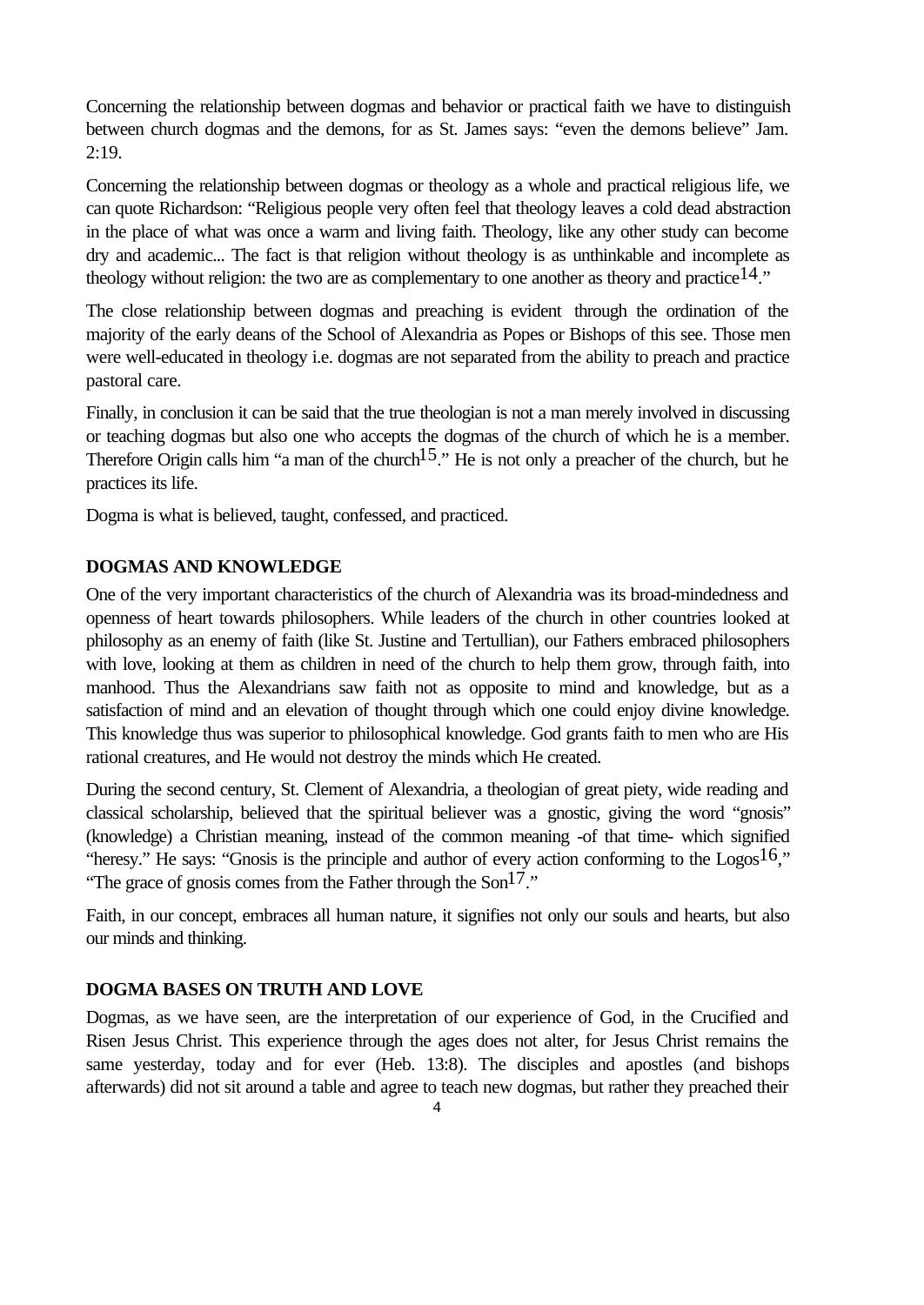Christian experience. As St. John says, "That which we have seen and heard declare we unto you" 1 John 1:3. Thus all Christian dogmas produced are the church's experience of the Crucified and Risen Christ. "Truth" and "Love" at the same time. We receive these dogmas as the unchangeable truth that we must hold fast, with "love."

The Alexandrian Popes (Bishops) as theologians and pastors at the same time looked to dogma as an expression of evangelic truth correlated to love. They were very zealous in defending the orthodox faith and dogma against any heresy, not only in Egypt but in all Christendom, offering their lives as sacrifices on behalf of the church. They were very firm and strict concerning the faith they had received (2 Tim. 1:12, 14), and some historians described them with violence, but in fact they were truly loving and kind men. St. Cyril wrote to Nestorius telling him that he would never find a person who loved him like Cyril, but never would this love be at the expense of his faith<sup>18</sup>. He hated heresy and error but loved the soul of the heretic and desired his salvation.

#### **DOGMA AND THEOLOGICAL TERMS**

The Alexandrian Fathers used theological terms to explain the divine truths and their deep meanings to defend the Orthodox faith against heresies, but they were not enslaved to the terms themselves. St. Athanasius who devoted his life to defending Christ's Godhead stated that disputes merely about words must not be suffered to divide those who think alike<sup>19</sup>.

### **DOGMA AND RENEWAL**

It was the duty of the early church to offer the Christian faith in Greek terms for the Hellenist world. Today some theologians believe that the church has to express its faith not in Greek terms but in simple words that modern man can accept. Leslie Dewart, a Canadian Roman Catholic philosopher, aims to achieve a "dehellenization" of the Christian faith in God. He feels it is time that the Christian faith took on a form in keeping with the experience of modern man. To do so, it must get rid itself of the philosophical categories of Greek philosophy, as that philosophy belongs to a bygone past. He states that we have to exclude three terms: "<MI>Ousia (essence), <MI>Trias (Trinity) and<MI> Hypostasis (Person)."

- 1. Concerning the term "ousia" (essence), he says that God is beyond this term. We feel God as "presence," and not as "Supreme Being."
- 2. Concerning Trias, he says, that it could lead to "Tritheism."
- 3. He suggests abolishing the term "<MI>Hypostasis " in dealing with the Holy Trinity.

The Coptic Orthodox Church is well known as a conservative church, especially in dogma and doctrines. At the same time, it developed not by embracing new doctrines or new "articles of faith," but by explaining the same faith "once given to the saints" (Jude 3) in a contemporary language. In more details we can summarize our view of the dogmas with the following points:

1. We have to differentiate between the development or the renewal of dogmas from the development of explaining them. The Orthodox Church refuses to embrace new dogmas or doctrines but accept to declare the divine traditional dogmas in a contemporary language (provided that they are explained in accurate terms without any deviation from the truth).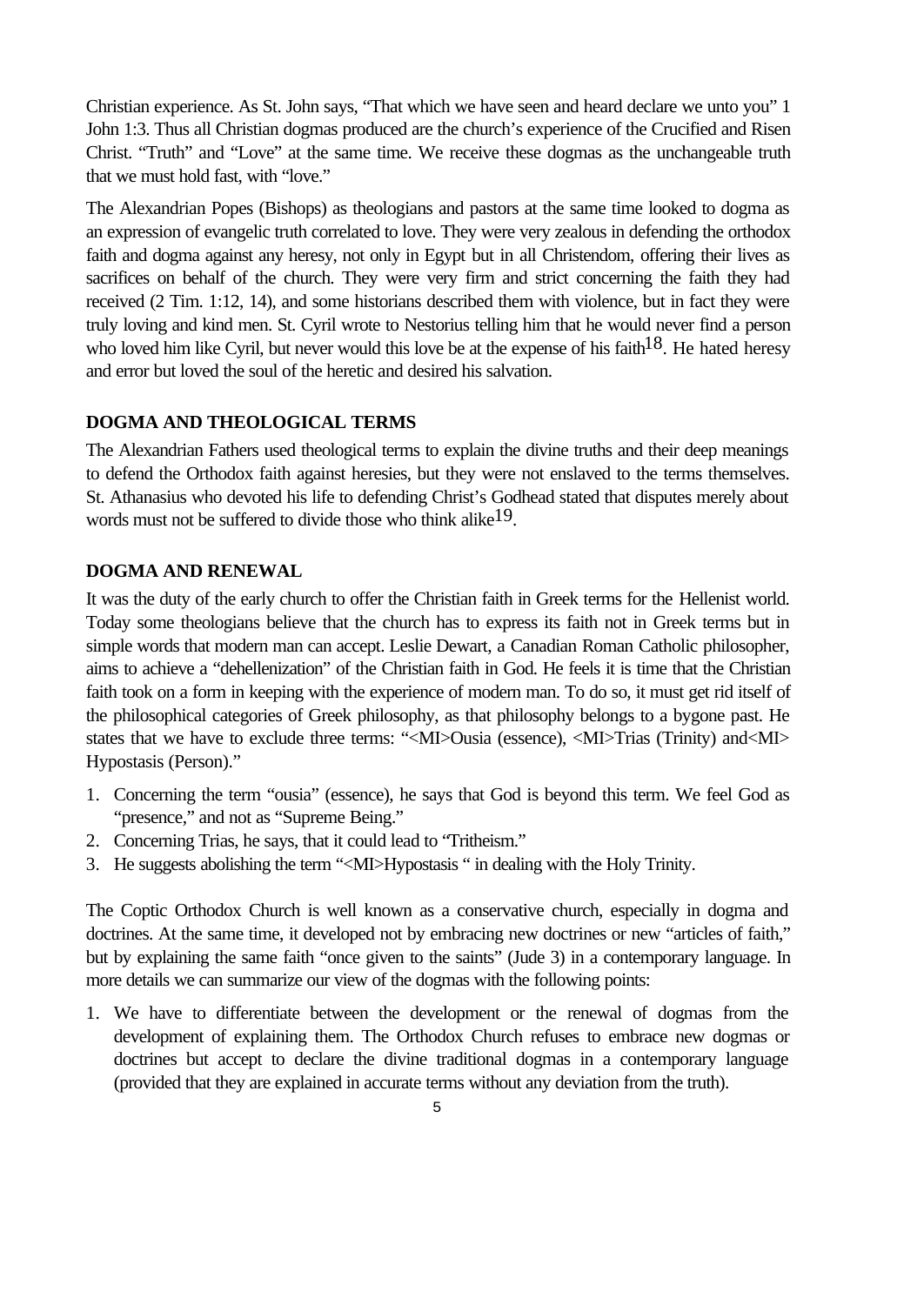Prof. Maximos Agiorghoussis, Bishop of Pittsburgh, Pennsylvania<sup>20</sup>, asks: "Is there a possibility of so called "development of doctrine" in the Orthodox Christian tradition ?" He adds: "The west has by and large endorsed a "development of doctrine," embracing along with it new doctrines or articles of faith, whilst the east opposes such a profileration. The "<MI>depositum fide i" is always the same. Faith and truth as revealed to the saints and the faith of the saints in it, is essentially forever the same. The only possibility of change is in the formulation of it. But an interpretation of it is preferable for men of all times... Faith is always "contemporary," answering the spiritual needs of people of all epochs." He also says: "Let it not be forgotten, however, that the faith cannot always be fully harmonized with the "experience" of each epoch, notably if this "experience" is completely secularized and is atheistic or anti- atheistic. The Christian duty does not lie in conforming itself to the "fallen" world, but in conforming its intelligence to the "mind of Christ" 1 Corn 2:16, and thereby transforming the world and saving it in Christ. The Christian message will always be a "stumbling-block" to the Jews and Judaizers (1 Corn 1:23) of yesterday, today and tomorrow, just as it will be for all saved, both Greeks and Jews, "the strength of God and the wisdom of God" 1 Corn 1:24.

2. Fr. Lonergan, a critic of Dewart's work, states that "today's experience" is not as anti-Greek's as Dewart would wish!. The cultural values and the philosophy of the ancient Greeks are still present in western civilization as one of its basic components. Prof. Agiorghoussis says: "In spite of this, we recognize the fact that the message of Christianity can and should be incarnated in all other "cultures" outside the Greek<sup>21</sup>." The Coptic writers in the middle ages, in discussing their dogmas with the non-Christian used terms that could be understood by others.

It is note-worthy that there is as well a risk involved in changing the traditional terminology, for we must always be faithful to the faith "once given to the saints" proclaimed in the Creed which the fathers of the Ecumenical Councils gave the Church.

## **DOGMA AND CONTEMPORARY THEOLOGY**

We have seen that dogmas are not separated from "life" itself, therefore before discussing the great Christian dogmas from the Alexandria point of view, we must look at the main current attitudes which affects contemporary theology even the dogmas themselves:

- 1. Theology and Marxism.
- 2. Theology and Existentialism.
- 3. The Charismatic movement of the Spirit.
- 4. The Feminist Theology.
- 5. The Black Theology.

Until today the Coptic Church has not truly faced these current attitudes for the following reasons:

a. From the Arab conquest until the first half of this century the Coptic Church was not in contact with other churches, even with the Orthodox Churches. Egypt's political circumstances throughout the ages - obliged the Copts to be conservative, to hold fast the early church tradition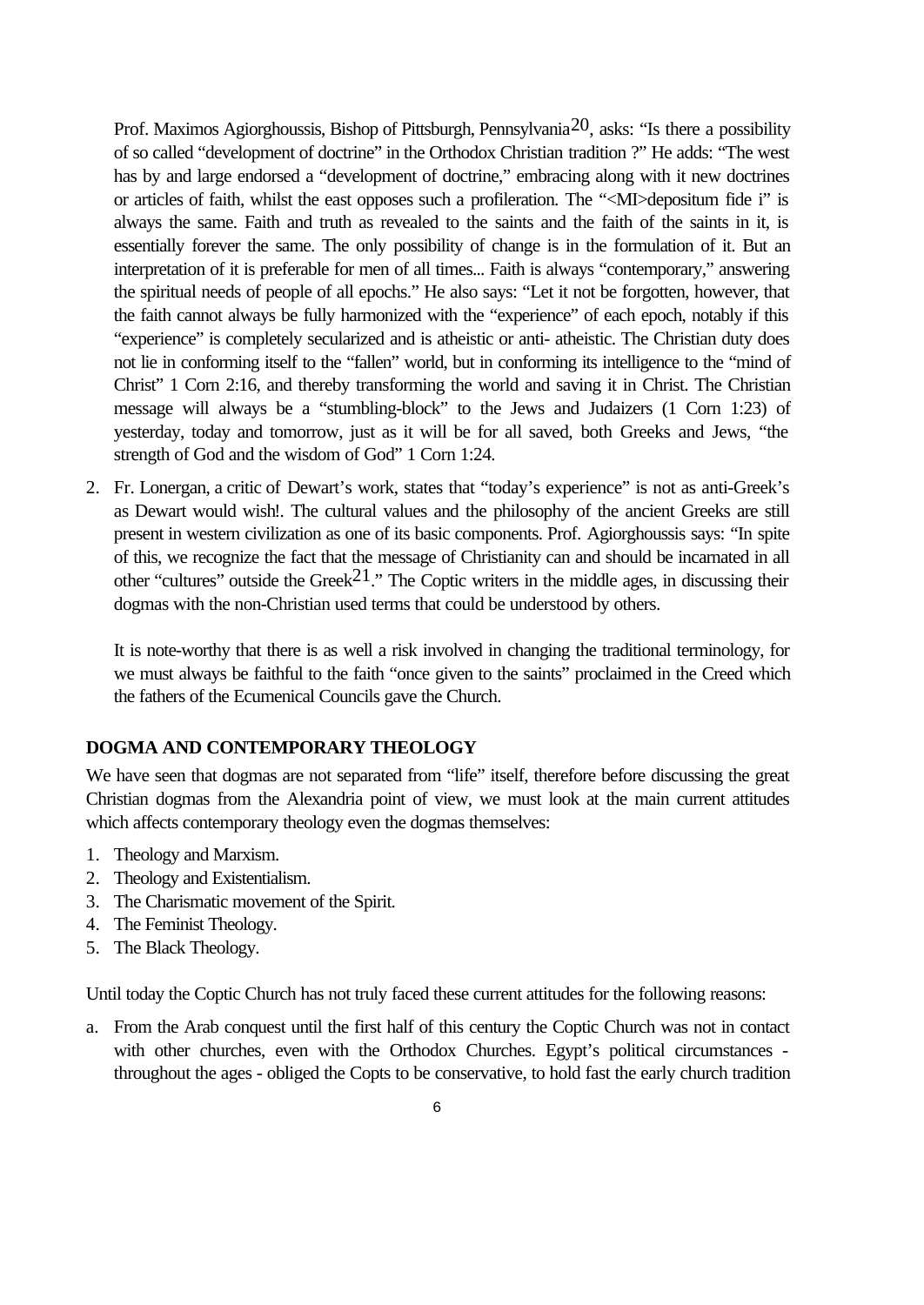including the Holy Scripture without any deviation. The five above-mentioned attitudes haven't notable effect on Coptic theology. Rarely can you find a book -in Arabic - that deals with any of the above-mentioned attitudes for the majority of the clergymen, sunday-school teachers (the teachers of the church-education) and laity are not involved with these attitudes, but prefer to read biblical commentaries, spiritual books, dogma based on the Holy Bible and patristic quotations (the sayings of the early Fathers).

- b. To understand why the Coptic Church has no room for adopting any of the above-mentioned attitudes we have to know the roots of these attitudes:
	- 1. Marxism in fact was an opposite reaction to the interference of churchmen in politics. Marxists look to religion as an anesthetic of nations, because when churchmen loved authority and were involved not in the Kingdom of God but in the earthy kingdoms, the church lost her spiritual power and became a heavy burden to the statesmen, who looked at it not as spiritual refuge to those who were in trouble but as a trouble-maker to the state.

The Coptic Church from the first century till this day has no temporal authority and has never intruded in politics. Thus it preserved a comfortable refuge to those who felt troubled in the world, and looked to the church as an icon of heaven and a source of internal peace.

- 2. Existentialism, a call for individual freedom, is a natural product of struggle between two extreme attitudes; the literal church life that Europe practiced especially in the middle ages and the extreme literal church life that many western churches live today. In the literal church life the believer loses his personality, for the church community uses him as a tool. He is the subject to the church laws and practices worship without understanding, ignoring his personal relation with God. Through the liberal church life, every believer understands the holy Bible and practices worship individually, ignoring the church tradition, order and concepts. The Coptic Church believes in the moderate way and refuses the extremists ways. It is a conservative traditional church which holds fast the common church order and at the same time insists on the personal relationship with God. Orthodoxy refuses individualism but embraces "personalism" together with common attitudes, therefore believers feel spiritual freedom through the lovely bond of the community. Existentialism can find no place in the hearts of the true believers of the Coptic Church.
- 3. The main causes of the Charismatic movement are:
	- (I) The Western Church's interest in academic studies and criticism which involve minds but not hearts or spirits. The purpose of the Charismatic movement is to involve the hearts and spirits of the believers in the spiritual life instead of academic studies.
	- (II) The Western Church also, for a long time, stressed the Person of Jesus Christ as the Saviour and Friend of man, ignoring the Person of the Holy Spirit and His work in the church community and amongst believers. The Charismatic movement is a kind of a revival of the Church under the guidance of the Holy Spirit, which is the Spirit of Christ Himself. It is an opposite reaction to "Christo-centricitical" theology.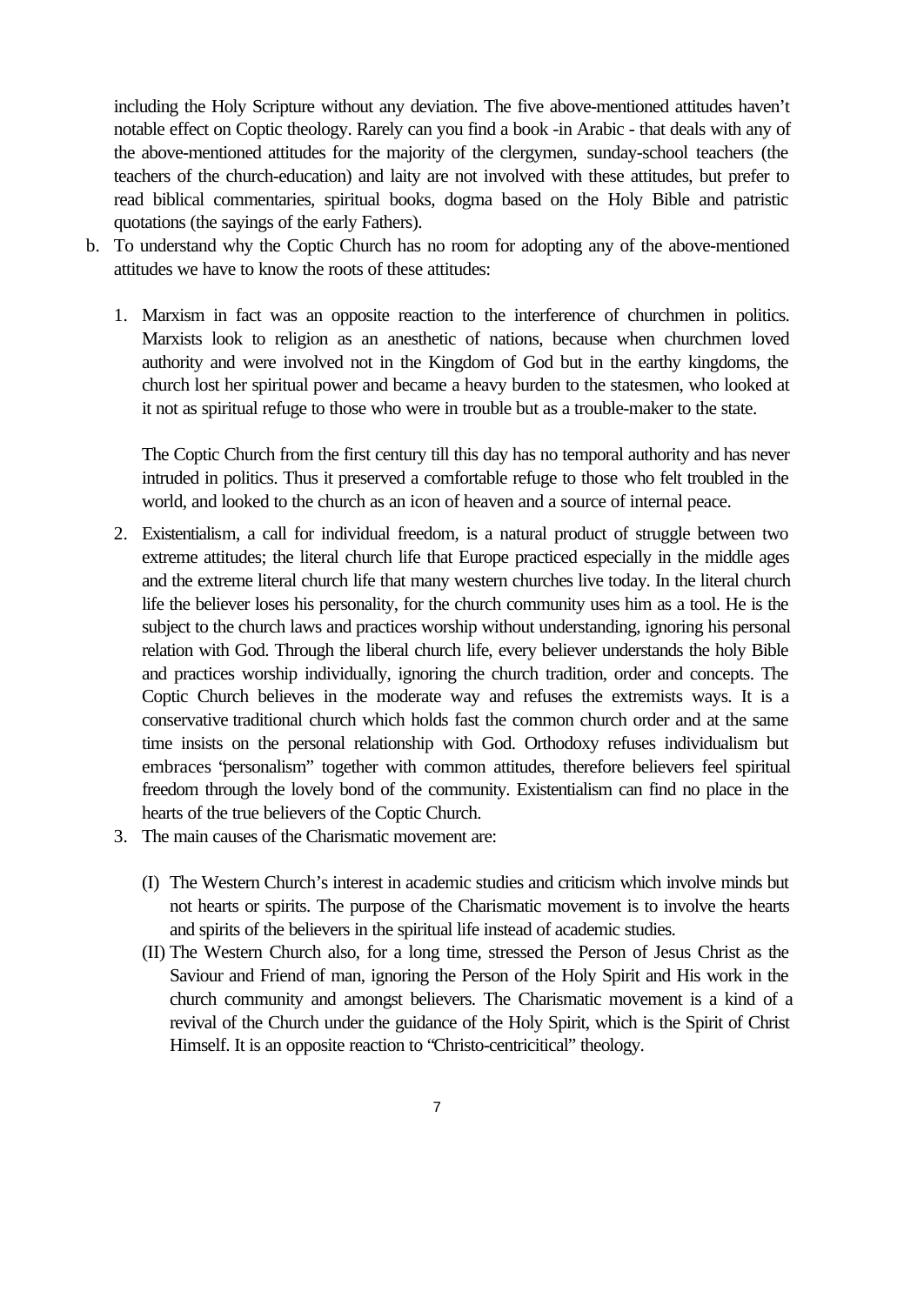(III) Change is very essential, not only in the life of Western people, but as well in their religious life; therefore many movements appears as a kind of renewal or change. Charismatism is one of these new and changeable movements.

For the Coptic Orthodox Church, the situation is different, for it is well-known that the Church's spirituality depends on a biblical, patristical and ascetic basis. Perhaps there was a lack of academic studies and criticism, but the Church is still very rich in spirituality, especially in worship.

Concerning the Holy Spirit, the Coptic Church is in fact Trinitarian in dogmas, worship and life. Jesus Christ is our Lord, the Beloved Bridegroom, whom we enjoy by the act of the Holy Spirit which dwells in the Church, guides the Church in worship and preachings, acts in the holy sacraments, exists in every liturgy and every believer's worship, in order to prepare all for attaining the Father's bosom.

Lastly, the Coptic Church believes in continuous renewal not through "change" but by the daily action of the Holy Spirit within the hearts and souls of the believers as members of the body of Christ and in the dwelling place of the Holy Spirit. The Church is not in need of changeable movements for renewal but accepts daily internal renewal in Jesus Christ.

4. The increasing attitude of "Feminist Theology" in the Western Church represents the struggle between believers in Church authority and clergymen and laymen, and also between men and women. I think this attitude is a natural fruit of the lack of "fatherhood" in the western churches, even in some traditional churches. Ministers become employees in the west, while in Egypt the ministers (clergymen) are truly fathers who do not seek authority but sacrifice on behalf of their spiritual children. The success of the Egyptian Church is due to its spiritual fatherhood. Every believer, even the child, feels the fatherhood of the clergyman, which cannot be taken away from the clergyman even on his death-bed.

Ministers or clergymen are not administrators or social workers, but truly they accept to be crucified with the Chief- Priest Jesus Christ on behalf of the people.

In Egypt, devoted women and girls are not struggling to become priests. Devout men and the young prefer monasticism rather than becoming ordained priests. In our church, the number of those who are admitted to monasteries is increasing from one year to another, especially amongst young women.

5. I think the majority of Coptic clergymen and laity have no idea of black theology, even though Egypt is one of the leading states in Africa. For the first time, the Coptic Church was represented in a meeting of the "Theologians of Africa", held in Cairo, in August 1985. I have as well published a booklet on "The Spiritual Life and Liberation in the Church of Africa with an introduction to Black Theology," both in English and Arabic.

The aim of Black Theology is to deliver every man - especially black men - from injustice. It concentrates on "Liberation" and adopts the "Feminist Theology" to deliver women from injustice. It is a reaction of black men against the Western Church which preached to them of Christianity, but for a long time gave them no room to receive leadership in their own